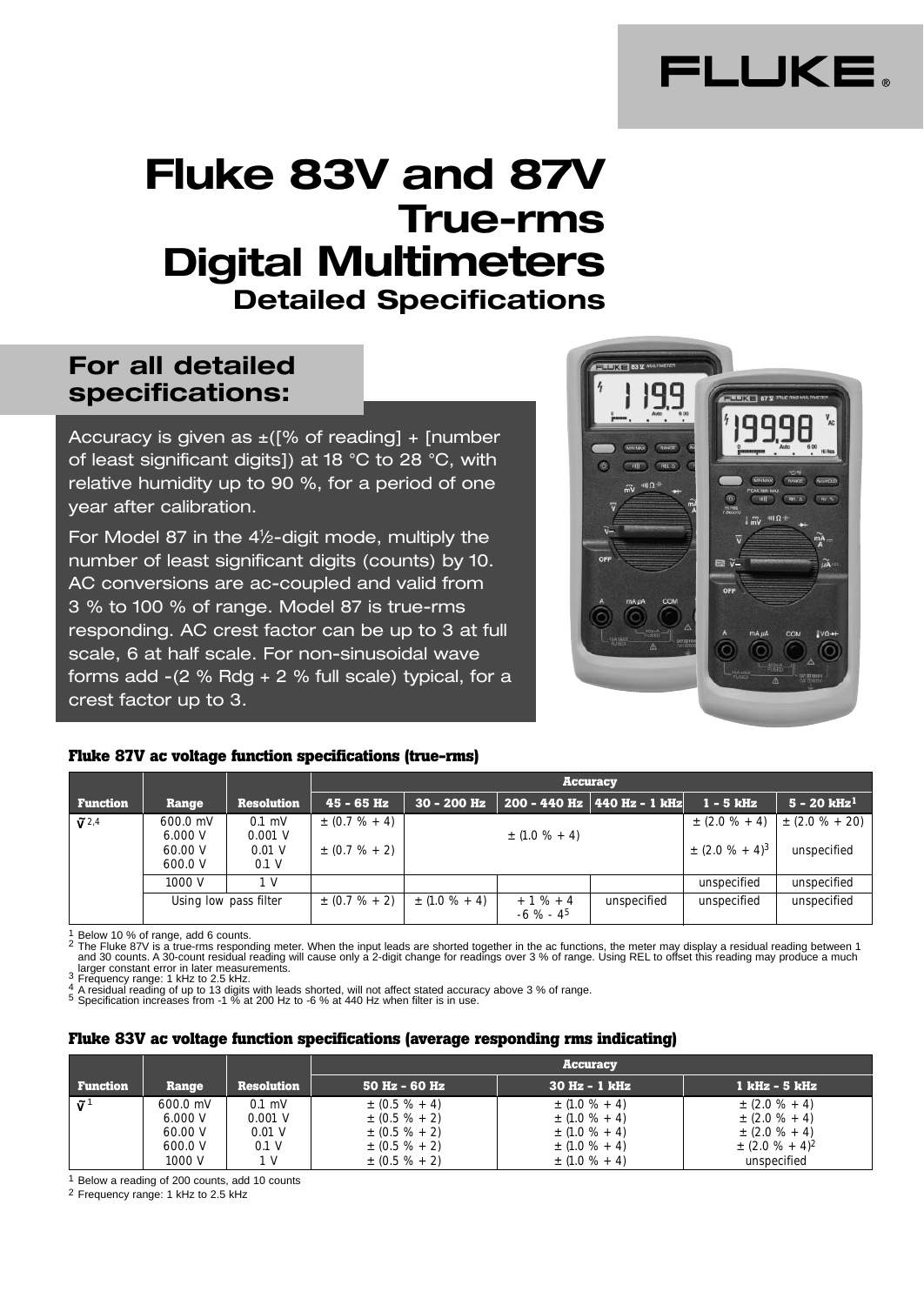# **Fluke 83V and 87V Detailed Specifications cont.**

#### **DC voltage, resistance, and conductance function specifications**

|                           |                                                                                                                                               |                                                                                                                                             |                                                                                                                                                      | <b>Accuracy</b>                                                                                                                            |
|---------------------------|-----------------------------------------------------------------------------------------------------------------------------------------------|---------------------------------------------------------------------------------------------------------------------------------------------|------------------------------------------------------------------------------------------------------------------------------------------------------|--------------------------------------------------------------------------------------------------------------------------------------------|
| <b>Function</b>           | Range                                                                                                                                         | <b>Resolution</b>                                                                                                                           | <b>Fluke 83V</b>                                                                                                                                     | <b>Fluke 87V</b>                                                                                                                           |
| ⊽                         | 6.000 V<br>60.00 V<br>600.0 V<br>1000 V                                                                                                       | $0.001$ V<br>$0.01$ V<br>0.1 V<br>1 V                                                                                                       | $\pm$ (0.1 % + 1)<br>$\pm$ (0.1 % + 1)<br>$\pm$ (0.1 % + 1)<br>$\pm$ (0.1 % + 1)                                                                     | $\pm$ (0.05 % + 1)<br>$\pm$ (0.05 % + 1)<br>$\pm$ (0.05 % + 1)<br>$\pm$ (0.05 % + 1)                                                       |
| $\overline{\overline{m}}$ | 600.0 mV                                                                                                                                      | $0.1$ mV                                                                                                                                    | $\pm$ (0.3 % + 1)                                                                                                                                    | $\pm$ (0.1 % + 1)                                                                                                                          |
| Ω                         | $600.0 \Omega$<br>$6.000 k\Omega$<br>$60.00 \text{ k}\Omega$<br>$600.0 \text{ k}\Omega$<br>$6.000 \text{ M}\Omega$<br>$50.00 \text{ M}\Omega$ | $0.1 \Omega$<br>$0.001 k\Omega$<br>$0.01 \text{ k}\Omega$<br>$0.1 \; \mathrm{k}\Omega$<br>$0.001 \text{ M}\Omega$<br>$0.01 \text{ M}\Omega$ | $\pm$ (0.4 % + 2) <sup>1</sup><br>$\pm$ (0.4 % + 1)<br>$\pm$ (0.4 % + 1)<br>$\pm$ (0.7 % + 1)<br>$\pm$ (0.7 % + 1)<br>$\pm$ (1.0 % + 3) <sup>2</sup> | $\pm (0.2 \% + 2)^1$<br>$\pm$ (0.2 % + 1)<br>$\pm$ (0.2 % + 1)<br>$\pm$ (0.6 % + 1)<br>$\pm$ (0.6 % + 1)<br>$\pm$ (1.0 % + 3) <sup>2</sup> |
| nS                        | $60.00 \text{ nS}$                                                                                                                            | $0.01$ nS                                                                                                                                   | $\pm$ (1.0 % + 10) <sup>1</sup>                                                                                                                      | $\pm$ (1.0 % + 10) <sup>1</sup>                                                                                                            |

1 When using the REL ∆ function to compensate for offsets

<sup>2</sup> Add 0.5 % of reading when measuring above 30 MΩ in the 50 MΩ range and 20 counts below 33 nS in the 60 nS range

#### **Current function specifications**

#### **Temperature specifications (87V only)**

| Temperature             | <b>Resolution</b>       | Accuracy <sup>1, 2</sup> |
|-------------------------|-------------------------|--------------------------|
| -200 °C to +1090 °C     | $0.1 \text{ }^{\circ}C$ | $1\% + 10$               |
| $-328$ °F to $+1994$ °F | 0.1 °F                  | $1\% + 18$               |

1 Does not include error of the thermocouple probe.

<sup>2</sup> Accuracy specification assumes ambient temperature stable to  $\pm$  1 °C. For ambient temperature changes of  $\pm$  5 °C, rated accuracy applies after 1 hour.

|                                                 |                                                                    |                                                   | <b>Accuracy</b>                                                                                                                      |                                                                                    | <b>Burden Voltage</b>                                  |
|-------------------------------------------------|--------------------------------------------------------------------|---------------------------------------------------|--------------------------------------------------------------------------------------------------------------------------------------|------------------------------------------------------------------------------------|--------------------------------------------------------|
| <b>Function</b>                                 | Range                                                              | <b>Resolution</b>                                 | Model 831                                                                                                                            | <b>Model 872, 3</b>                                                                | (typical)                                              |
| mA<br>A~<br>$(45 \text{ Hz to } 2 \text{ kHz})$ | 60.00 mA<br>$400.0 \text{ mA}^6$<br>6.000A<br>10.00A <sup>4</sup>  | $0.01$ mA<br>$0.1 \text{ mA}$<br>0.001A<br>0.01 A | $\pm$ (1.2 % + 2) <sup>5</sup><br>$\pm$ (1.2 % + 2) <sup>5</sup><br>$\pm$ (1.2 % + 2) <sup>5</sup><br>$\pm$ (1.2 % + 2) <sup>5</sup> | $\pm$ (1.0 % + 2)<br>$\pm$ (1.0 % + 2)<br>$\pm$ (1.0 % + 2)<br>$\pm$ (1.0 % + 2)   | $1.8$ mV/mA<br>$1.8$ mV/mA<br>$0.03$ V/A<br>$0.03$ V/A |
| mA<br>$A^{\frac{m}{m}}$                         | 60.00 mA<br>$400.0 \text{ mA}^6$<br>6.000A<br>10.00 A <sup>4</sup> | $0.01$ mA<br>$0.1 \text{ mA}$<br>0.001A<br>0.01 A | $\pm$ (0.4 % + 4)<br>$\pm (0.4 % + 2)$<br>$\pm (0.4 \% + 4)$<br>$\pm (0.4 % + 2)$                                                    | $\pm$ (0.2 % + 4)<br>$\pm$ (0.2 % + 2)<br>$\pm (0.2 \% + 4)$<br>$\pm (0.2 \% + 2)$ | $1.8$ mV/mA<br>$1.8$ mV/mA<br>$0.03$ V/A<br>$0.03$ V/A |
| µA∼<br>$(45 \text{ Hz to } 2 \text{ kHz})$      | $600.0 \mu A$<br>$6000 \mu A$                                      | $0.1 \mu A$<br>$1 \mu A$                          | $\pm$ (1.2 % + 2) <sup>5</sup><br>$\pm$ (1.2 % + 2) <sup>5</sup>                                                                     | $\pm$ (1.0 % + 2)<br>$\pm$ (1.0 % + 2)                                             | $100 \mu V/\mu A$<br>100 μ $V/\mu$ A                   |
| uA=                                             | $600.0 \mu A$<br>$6000 \mu A$                                      | $0.1 \mu A$<br>$1 \mu A$                          | $\pm$ (0.4 % + 4)<br>$\pm (0.4 % + 2)$                                                                                               | $\pm (0.2 \% + 4)$<br>$\pm (0.2 \% + 2)$                                           | $100 \mu V/\mu A$<br>100 μ $V/\mu$ A                   |

1 AC conversion for Model 83 is ac coupled and calibrated to the rms value of a sine wave input.

2 AC conversions for Model 87 are ac coupled, true rms responding, and valid from 3 % to 100 % of range.

3 Model 87 is a true rms responding meter. When the input leads are shorted together in the ac functions, the Meter may display a residual reading between 1 and 30 counts. A 30 count residual reading will cause only a 2 digit change for readings over 3 % of range. Using REL to offset this reading may produce a much larger constant error in later measurements.

4  $\triangle$  10 A continuous up to 35 °C; < 20 minutes on, 5 minutes off at 35 °C to 55 °C. 20 A for 30 seconds maximum; > 10 A unspecified.

5 Below a reading of 200 counts, add 10 counts.

6 400 mA continuous; 600 mA for 18 hours maximum.

#### **Capacitance and diode function specifications**

| <b>Function</b> | Range         | <b>Resolution</b> | <b>Accuracy</b>     |
|-----------------|---------------|-------------------|---------------------|
|                 | $10.00$ nF    | $0.01$ nF         | $\pm (1 \% + 2)^1$  |
|                 | $100.0$ nF    | $0.1$ nF          | $\pm (1\% + 2)^{1}$ |
|                 | $1.000 \mu F$ | $0.001 \mu F$     | $\pm$ (1 % + 2)     |
|                 | $10.00 \mu F$ | $0.01 \mu F$      | $\pm$ (1 % + 2)     |
|                 | $100.0 \mu F$ | $0.1 \mu F$       | $\pm$ (1 % + 2)     |
|                 | 9999 µF       | $1 \mu F$         | $\pm$ (1 % + 2)     |
|                 | 3.000V        | $0.001$ V         | $\pm$ (2 % + 1)     |

1 With a film capacitor or better, using Relative mode to zero residual.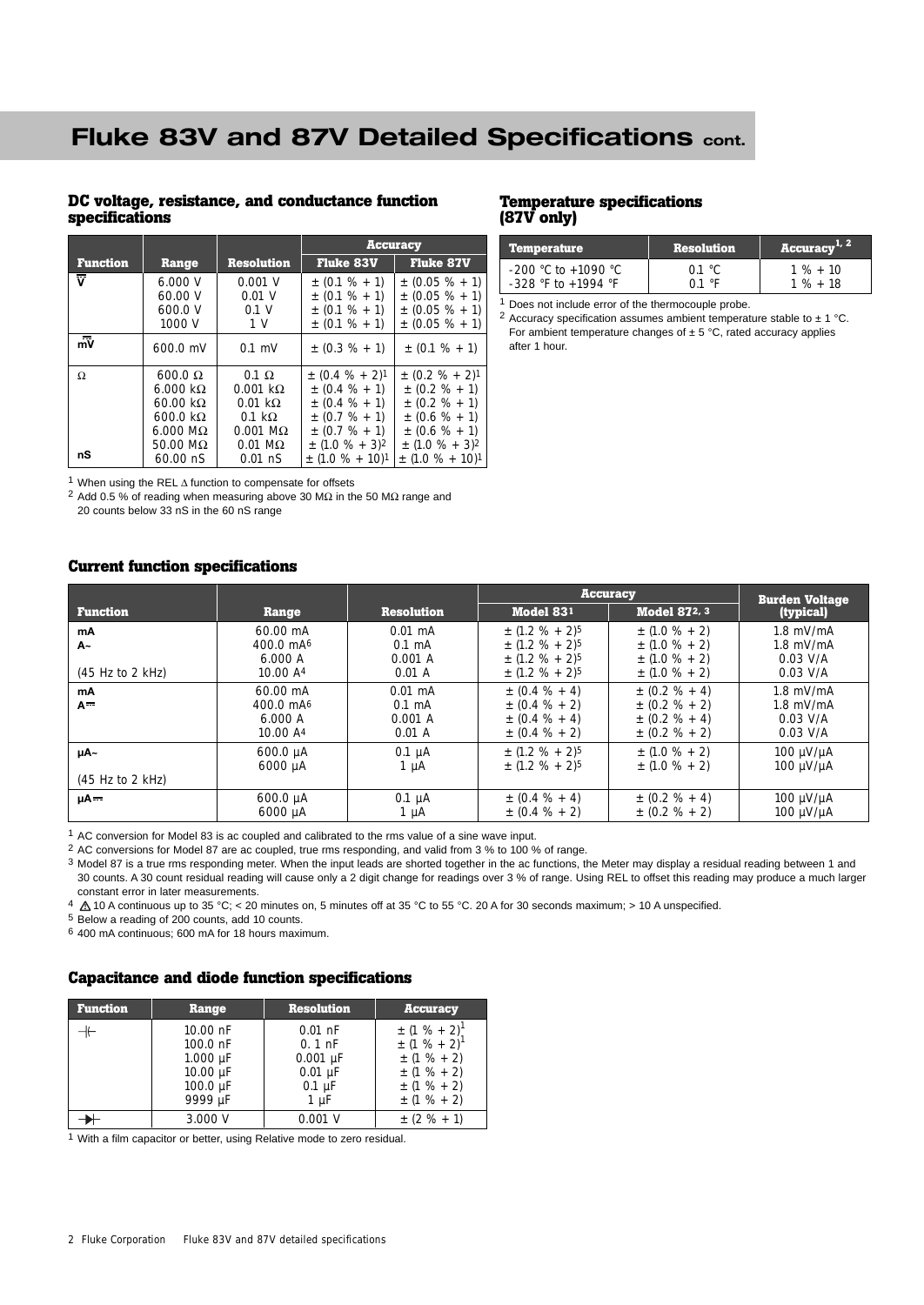

### **Frequency counter specifications**

| <b>Function</b>           | Range       | <b>Resolution</b> | <b>Accuracy</b>     |
|---------------------------|-------------|-------------------|---------------------|
| Frequency                 | 199.99      | $0.01$ Hz         | $\pm$ (0.005 % + 1) |
| $(0.5$ Hz to 200 kHz,     | 1999.9      | $0.1$ Hz          | $\pm$ (0.005 % + 1) |
| pulse width $> 2 \mu s$ ) | 19.999 kHz  | $0.001$ kHz       | $\pm$ (0.005 % + 1) |
|                           | 199.99 kHz  | $0.01$ kHz        | $\pm$ (0.005 % + 1) |
|                           | $> 200$ kHz | $0.1$ kHz         | unspecified         |

### **Frequency counter sensitivity and trigger levels**

|                          |                                                           | <b>Minimum Sensitivity (RMS Sine wave)</b> |                                                           |  |  |
|--------------------------|-----------------------------------------------------------|--------------------------------------------|-----------------------------------------------------------|--|--|
| Input Range <sup>1</sup> | 5 Hz - 20 kHz                                             | 0.5 Hz - 200 kHz                           | <b>Approximate Trigger Level</b><br>(DC Voltage Function) |  |  |
| $600$ mV dc              | 70 mV (to 400 Hz)                                         | 70 mV (to 400 Hz)                          | $40 \text{ mV}$                                           |  |  |
| $600$ mV ac              | $150$ mV                                                  | 150 mV                                     |                                                           |  |  |
| 6 V                      | 0.3V                                                      | 0.7 V                                      | 1.7V                                                      |  |  |
| 60 V                     | 3V                                                        | $7 V \le 140 kHz$                          | 4 V                                                       |  |  |
| 600 V                    | 30 V                                                      | 70 V $(\leq 14.0 \text{ kHz})$             | 40 V                                                      |  |  |
| 1000 V                   | 100V                                                      | 700 V $(\leq 1.4$ kHz)                     | 100V                                                      |  |  |
| <b>Duty Cycle Range</b>  |                                                           | <b>Accuracy</b>                            |                                                           |  |  |
| 0.0 to 99.9 $%$          | Within $\pm$ (0.2 % per kHz + 0.1 %) for risetimes < 1 µs |                                            |                                                           |  |  |

1 Maximum input for specified accuracy = 10X Range or 1000 V.

## **Electrical characteristics of the terminals**

| <b>Function</b>             | <b>Overload</b><br>Protection <sup>1</sup> | <b>Input Impedance</b><br>(nominal)   | <b>Common Mode Rejection Ratio</b><br>$(1 \text{ k}\Omega \text{ unbalance})$<br><b>Normal Mode Rejection</b> |                                     |      |                             |            |                                      |           |                                  |
|-----------------------------|--------------------------------------------|---------------------------------------|---------------------------------------------------------------------------------------------------------------|-------------------------------------|------|-----------------------------|------------|--------------------------------------|-----------|----------------------------------|
| ₩                           | 1000 V rms                                 | $10 M\Omega < 100 pF$                 | $> 120$ dB at dc, 50 Hz or 60 Hz                                                                              |                                     |      |                             |            | $> 60$ dB at 50 Hz or 60 Hz          |           |                                  |
| $\overline{\overline{m}}$ v | 1000 V rms                                 | $10 M\Omega < 100 pF$                 | $>120$ dB at dc, 50 Hz or 60 Hz                                                                               |                                     |      | $> 60$ dB at 50 Hz or 60 Hz |            |                                      |           |                                  |
| ũ                           | 1000 V rms                                 | $10 M\Omega < 100 pF$<br>(ac-coupled) |                                                                                                               | $> 60$ dB, dc to 60 Hz              |      |                             |            |                                      |           |                                  |
|                             |                                            | <b>Open Circuit</b>                   |                                                                                                               | <b>Full Scale Voltage</b>           |      |                             |            | <b>Typical Short Circuit Current</b> |           |                                  |
|                             |                                            | <b>Test Voltage</b>                   | To 6.0 $\text{M}\Omega$                                                                                       | 50 M $\Omega$ or 60 nS 600 $\Omega$ |      | 6k                          | 60 k       |                                      |           | 600 k 6 M $\Omega$ 50 M $\Omega$ |
| Ω                           | $1000 \text{ V}$ rms                       | $<$ 7.9 V dc                          | $< 4.1$ V dc                                                                                                  | $< 4.5$ V dc                        | 1 mA | $100 \mu A$                 | $10 \mu A$ | $1 \mu A$                            | $1 \mu A$ | $0.5 \mu A$                      |
|                             | 1000 V rms                                 | $< 7.9$ V dc                          |                                                                                                               | 3.000 V dc                          |      |                             |            | 0.6 mA typical                       |           |                                  |

1 106 V Hz maximum

### **MIN MAX recording specifications**

| <b>Model</b>    | <b>Nominal Response</b>                   | <b>Accuracy</b>                                                                                                                                                                                       |
|-----------------|-------------------------------------------|-------------------------------------------------------------------------------------------------------------------------------------------------------------------------------------------------------|
| 83V             | 100 ms to 80 $%$                          | Specified accuracy $\pm$ 12 counts for changes $>$ 200 ms in duration<br>$(\pm 40$ counts in ac with beeper on)                                                                                       |
| 87 <sub>V</sub> | 100 ms to 80 $\%$<br>(dc functions)       | Specified accuracy $\pm$ 12 counts for changes $>$ 200 ms in duration<br>$> 25 %$ of range                                                                                                            |
|                 | 120 ms to 80 $%$<br>(ac functions)        | Specified accuracy $\pm$ 40 counts for changes $>$ 350 ms and inputs                                                                                                                                  |
|                 | $250 \mu s$ (peak)<br>(Model 87 only) $1$ | Specified accuracy $\pm$ 100 counts for changes $>$ 250 µs in duration<br>(add $\pm$ 100 counts for readings over 6000 counts)<br>$(\text{add} \pm 100 \text{ counts for readings in Low Pass mode})$ |

1 For repetitive peaks: 1 ms for single events.